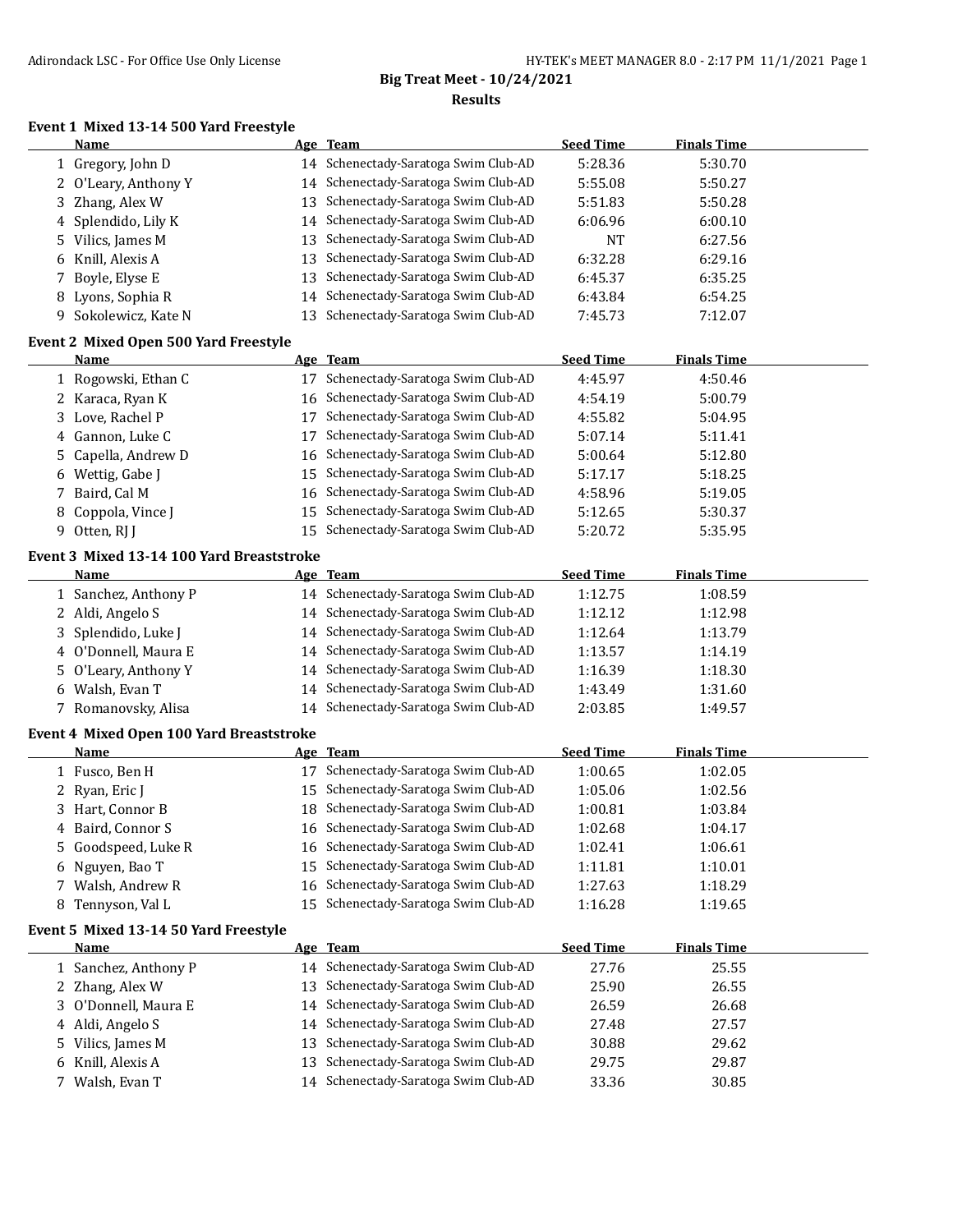## **Big Treat Meet - 10/24/2021 Results**

# **(Event 5 Mixed 13-14 50 Yard Freestyle)**

|   | Name                                    |          | Age Team                                                               | <b>Seed Time</b> | <b>Finals Time</b> |  |
|---|-----------------------------------------|----------|------------------------------------------------------------------------|------------------|--------------------|--|
|   | 8 Sokolewicz, Kate N                    |          | 13 Schenectady-Saratoga Swim Club-AD                                   | 31.79            | 31.87              |  |
|   | 9 Lundin, Paige R                       | 13       | Schenectady-Saratoga Swim Club-AD                                      | 38.80            | 34.31              |  |
|   | 10 Romanovsky, Alisa                    | 14       | Schenectady-Saratoga Swim Club-AD                                      | 36.79            | 36.22              |  |
|   | Event 6 Mixed Open 50 Yard Freestyle    |          |                                                                        |                  |                    |  |
|   | <b>Name</b>                             |          | Age Team                                                               | <b>Seed Time</b> | <b>Finals Time</b> |  |
|   | 1 Stafford, Keegan D                    |          | 17 Schenectady-Saratoga Swim Club-AD                                   | 22.60            | 22.94              |  |
|   | 2 Rogowski, Ethan C                     | 17       | Schenectady-Saratoga Swim Club-AD                                      | 22.59            | 23.31              |  |
|   | 3 Fusco, Ben H                          | 17       | Schenectady-Saratoga Swim Club-AD                                      | 22.88            | 23.83              |  |
|   | 4 Coppola, Vince J                      | 15       | Schenectady-Saratoga Swim Club-AD                                      | 23.83            | 24.47              |  |
| 5 | Baird, Cal M                            | 16       | Schenectady-Saratoga Swim Club-AD                                      | 24.77            | 25.51              |  |
| 6 | Wettig, Gabe J                          | 15       | Schenectady-Saratoga Swim Club-AD                                      | 25.10            | 25.57              |  |
| 7 | Gannon, Luke C                          | 17       | Schenectady-Saratoga Swim Club-AD                                      | 23.60            | 25.79              |  |
| 8 | Munoz Cabrera, Jorge                    | 16       | Schenectady-Saratoga Swim Club-AD                                      | <b>NT</b>        | 27.02              |  |
| 9 | Tennyson, Val L                         | 15       | Schenectady-Saratoga Swim Club-AD                                      | 26.05            | 27.61              |  |
|   | 10 Li, Luke                             | 15       | Schenectady-Saratoga Swim Club-AD                                      | 27.10            | 28.64              |  |
|   |                                         |          |                                                                        |                  |                    |  |
|   | Event 7 Mixed 13-14 200 Yard IM         |          |                                                                        |                  |                    |  |
|   | <b>Name</b>                             |          | Age Team                                                               | <b>Seed Time</b> | <b>Finals Time</b> |  |
|   | 1 Gregory, John D                       | 14       | Schenectady-Saratoga Swim Club-AD                                      | 2:21.37          | 2:20.88            |  |
|   | 2 Karaca, Rowan H                       | 14       | Schenectady-Saratoga Swim Club-AD                                      | 2:17.53          | 2:22.92            |  |
| 3 | Splendido, Luke J                       | 14       | Schenectady-Saratoga Swim Club-AD                                      | 2:23.87          | 2:28.94            |  |
|   | 4 Zhang, Alex W                         | 13       | Schenectady-Saratoga Swim Club-AD                                      | 2:23.22          | 2:33.56            |  |
| 5 | Splendido, Lily K                       | 14       | Schenectady-Saratoga Swim Club-AD                                      | 2:35.01          | 2:39.47            |  |
|   | 6 Lyons, Sophia R                       |          | 14 Schenectady-Saratoga Swim Club-AD                                   | 2:44.58          | 2:50.93            |  |
|   | Event 8 Mixed Open 200 Yard IM          |          |                                                                        |                  |                    |  |
|   |                                         |          |                                                                        |                  |                    |  |
|   | <b>Name</b>                             |          | Age Team                                                               | <b>Seed Time</b> | <b>Finals Time</b> |  |
|   | 1 Ryan, Eric J                          |          | 15 Schenectady-Saratoga Swim Club-AD                                   | 2:01.96          | 2:03.23            |  |
|   | 2 Baird, Connor S                       | 16       | Schenectady-Saratoga Swim Club-AD                                      | 1:59.67          | 2:03.85            |  |
| 3 | Karaca, Ryan K                          | 16       | Schenectady-Saratoga Swim Club-AD                                      | 1:59.90          | 2:04.26            |  |
|   | 4 Hart, Connor B                        | 18       | Schenectady-Saratoga Swim Club-AD                                      | 2:00.75          | 2:07.28            |  |
| 5 | Capella, Andrew D                       | 16       | Schenectady-Saratoga Swim Club-AD                                      | 2:06.88          | 2:11.82            |  |
|   | 6 Goodspeed, Luke R                     | 16       | Schenectady-Saratoga Swim Club-AD                                      | 2:08.67          | 2:17.42            |  |
| 7 | Otten, RJ J                             | 15       | Schenectady-Saratoga Swim Club-AD                                      | 2:10.46          | 2:18.26            |  |
|   | 8 Nguyen, Bao T                         | 15       | Schenectady-Saratoga Swim Club-AD                                      | 2:15.05          | 2:19.23            |  |
|   | 9 Walsh, Andrew R                       | 16       | Schenectady-Saratoga Swim Club-AD                                      | 2:59.93          | 2:31.14            |  |
|   |                                         |          |                                                                        |                  |                    |  |
|   | Event 9 Mixed 13-14 100 Yard Backstroke |          |                                                                        |                  |                    |  |
|   | <u>Name</u>                             |          | Age Team                                                               | <b>Seed Time</b> | <b>Finals Time</b> |  |
|   | 1 Knill, Alexis A                       |          | 13 Schenectady-Saratoga Swim Club-AD                                   | 1:15.68          | 1:15.89            |  |
|   | 2 Boyle, Elyse E                        | 13       | Schenectady-Saratoga Swim Club-AD                                      | 1:17.15          | 1:16.94            |  |
|   | 3 Sokolewicz, Kate N                    | 13       | Schenectady-Saratoga Swim Club-AD                                      | 1:22.26          | 1:20.70            |  |
|   | 4 Walsh, Evan T                         | 14       | Schenectady-Saratoga Swim Club-AD                                      | 1:28.29          | 1:25.86            |  |
|   | 5 Romanovsky, Alisa                     | 14       | Schenectady-Saratoga Swim Club-AD                                      | 1:34.05          | 1:39.39            |  |
|   | Event 10 Mixed Open 100 Yard Backstroke |          |                                                                        |                  |                    |  |
|   | <b>Name</b>                             |          | Age Team                                                               | <b>Seed Time</b> | <b>Finals Time</b> |  |
|   | 1 Stafford, Keegan D                    | 17       | Schenectady-Saratoga Swim Club-AD                                      | 54.29            | 56.72              |  |
|   | 2 Love, Rachel P                        | 17       | Schenectady-Saratoga Swim Club-AD                                      | 1:00.92          | 1:02.37            |  |
| 3 | Tennyson, Val L<br>Munoz Cabrera, Jorge | 15<br>16 | Schenectady-Saratoga Swim Club-AD<br>Schenectady-Saratoga Swim Club-AD | 1:05.98<br>NT    | 1:08.85<br>DQ      |  |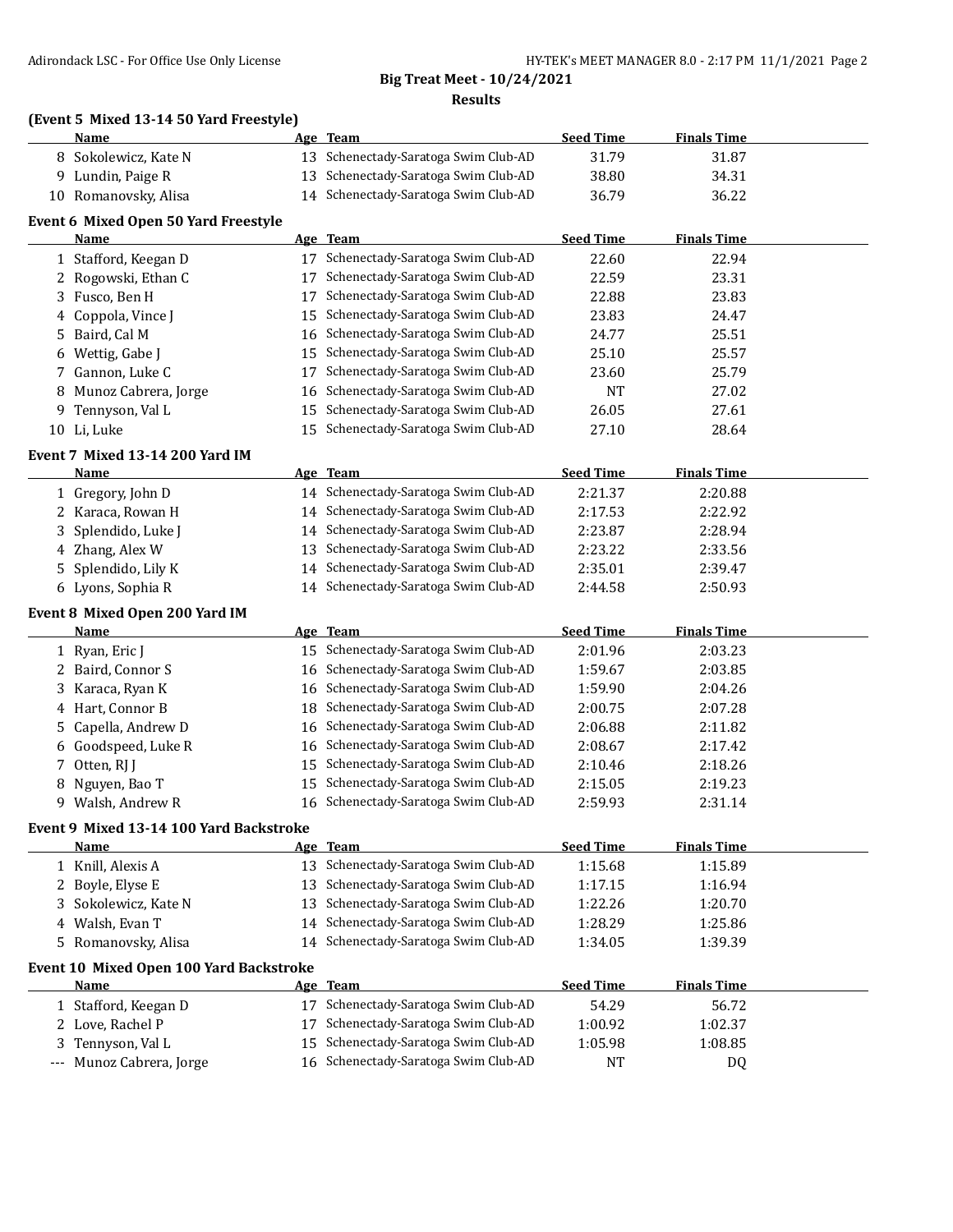# **Big Treat Meet - 10/24/2021**

**Results**

### **Event 11 Mixed 13-14 100 Yard Freestyle**

|    | Name                                       |    | Age Team                             | <b>Seed Time</b> | <b>Finals Time</b> |  |
|----|--------------------------------------------|----|--------------------------------------|------------------|--------------------|--|
|    | 1 Sanchez, Anthony P                       |    | 14 Schenectady-Saratoga Swim Club-AD | 58.62            | 55.64              |  |
|    | 2 O'Donnell, Maura E                       |    | 14 Schenectady-Saratoga Swim Club-AD | 56.07            | 59.23              |  |
| 3. | Splendido, Luke J                          | 14 | Schenectady-Saratoga Swim Club-AD    | 1:01.64          | 1:02.06            |  |
|    | 4 Vilics, James M                          | 13 | Schenectady-Saratoga Swim Club-AD    | 1:07.15          | 1:05.07            |  |
| 5. | Walsh, Evan T                              | 14 | Schenectady-Saratoga Swim Club-AD    | 1:15.51          | 1:12.10            |  |
|    | 6 Lundin, Paige R                          | 13 | Schenectady-Saratoga Swim Club-AD    | 1:30.73          | 1:18.74            |  |
|    | 7 Romanovsky, Alisa                        | 14 | Schenectady-Saratoga Swim Club-AD    | 1:27.78          | 1:24.70            |  |
|    |                                            |    |                                      |                  |                    |  |
|    | Event 12 Mixed Open 100 Yard Freestyle     |    |                                      |                  |                    |  |
|    | Name                                       |    | Age Team                             | <b>Seed Time</b> | <b>Finals Time</b> |  |
|    | 1 Stafford, Keegan D                       |    | 17 Schenectady-Saratoga Swim Club-AD | 48.69            | 50.64              |  |
|    | 2 Fusco, Ben H                             | 17 | Schenectady-Saratoga Swim Club-AD    | 50.48            | 52.22              |  |
| 3. | Karaca, Ryan K                             |    | 16 Schenectady-Saratoga Swim Club-AD | 52.15            | 52.91              |  |
| 4  | Gannon, Luke C                             | 17 | Schenectady-Saratoga Swim Club-AD    | 52.00            | 54.41              |  |
| 5. | Hart, Connor B                             | 18 | Schenectady-Saratoga Swim Club-AD    | 51.78            | 54.68              |  |
| 6  | Capella, Andrew D                          | 16 | Schenectady-Saratoga Swim Club-AD    | 53.79            | 54.80              |  |
|    | 7 Love, Rachel P                           | 17 | Schenectady-Saratoga Swim Club-AD    | 53.87            | 55.29              |  |
|    | 8 Goodspeed, Luke R                        | 16 | Schenectady-Saratoga Swim Club-AD    | 53.14            | 56.17              |  |
| 9  | Baird, Cal M                               | 16 | Schenectady-Saratoga Swim Club-AD    | 52.76            | 56.43              |  |
| 10 | Otten, RJ J                                | 15 | Schenectady-Saratoga Swim Club-AD    | 56.33            | 57.31              |  |
|    | 11 Nguyen, Bao T                           | 15 | Schenectady-Saratoga Swim Club-AD    | 55.50            | 57.57              |  |
|    | 12 Walsh, Andrew R                         | 16 | Schenectady-Saratoga Swim Club-AD    | 1:08.85          | 1:01.38            |  |
|    | 13 Li, Luke                                | 15 | Schenectady-Saratoga Swim Club-AD    | 1:03.82          | 1:07.85            |  |
|    | 14 Boyle, Elyse E                          | 13 | Schenectady-Saratoga Swim Club-AD    | 1:14.15          | 1:10.55            |  |
|    |                                            |    |                                      |                  |                    |  |
|    | Event 13 Mixed 13-14 100 Yard Butterfly    |    |                                      |                  |                    |  |
|    | Name                                       |    | Age Team                             | <b>Seed Time</b> | <b>Finals Time</b> |  |
|    | 1 Gregory, John D                          |    | 14 Schenectady-Saratoga Swim Club-AD | 1:03.69          | 1:04.45            |  |
|    | 2 Karaca, Rowan H                          |    | 14 Schenectady-Saratoga Swim Club-AD | 1:04.54          | 1:06.03            |  |
| 3  | Aldi, Angelo S                             |    | 14 Schenectady-Saratoga Swim Club-AD | 1:10.43          | 1:06.84            |  |
| 4  | Splendido, Lily K                          | 14 | Schenectady-Saratoga Swim Club-AD    | 1:07.57          | 1:08.56            |  |
|    | 5 Zhang, Alex W                            | 13 | Schenectady-Saratoga Swim Club-AD    | 1:06.15          | 1:09.21            |  |
|    | 6 O'Leary, Anthony Y                       |    | 14 Schenectady-Saratoga Swim Club-AD | 1:10.89          | 1:11.57            |  |
|    | Event 14 Mixed Open 100 Yard Butterfly     |    |                                      |                  |                    |  |
|    | Name                                       |    | Age Team                             | <b>Seed Time</b> | <b>Finals Time</b> |  |
|    | 1 Rogowski, Ethan C                        |    | 17 Schenectady-Saratoga Swim Club-AD | 53.38            | 54.79              |  |
|    | 2 Ryan, Eric J                             |    | 15 Schenectady-Saratoga Swim Club-AD | 53.10            | 54.98              |  |
|    | 3 Baird, Connor S                          |    | 16 Schenectady-Saratoga Swim Club-AD | 54.27            | 57.71              |  |
|    | 4 Coppola, Vince J                         | 15 | Schenectady-Saratoga Swim Club-AD    | 1:00.41          | 1:01.51            |  |
|    | 5 Wettig, Gabe J                           |    | 15 Schenectady-Saratoga Swim Club-AD | 1:03.53          | 1:04.86            |  |
|    |                                            |    |                                      |                  |                    |  |
|    | Event 15 Mixed 13-14 200 Yard Breaststroke |    |                                      |                  |                    |  |
|    | <b>Name</b>                                |    | Age Team                             | <b>Seed Time</b> | <b>Finals Time</b> |  |
|    | 1 Sanchez, Anthony P                       |    | 14 Schenectady-Saratoga Swim Club-AD | 2:38.24          | 2:28.96            |  |
|    | 2 Splendido, Luke J                        |    | 14 Schenectady-Saratoga Swim Club-AD | NT               | 2:39.74            |  |
|    | 3 O'Donnell, Maura E                       |    | 14 Schenectady-Saratoga Swim Club-AD | 2:39.27          | 2:44.00            |  |
|    | 4 Aldi, Angelo S                           |    | 14 Schenectady-Saratoga Swim Club-AD | 2:39.69          | 2:48.13            |  |
|    | Event 16 Mixed Open 200 Yard Breaststroke  |    |                                      |                  |                    |  |
|    | Name                                       |    | Age Team                             | <b>Seed Time</b> | <b>Finals Time</b> |  |
|    | 1 Hart, Connor B                           |    | 18 Schenectady-Saratoga Swim Club-AD | 2:10.77          | 2:18.77            |  |
|    |                                            |    |                                      |                  |                    |  |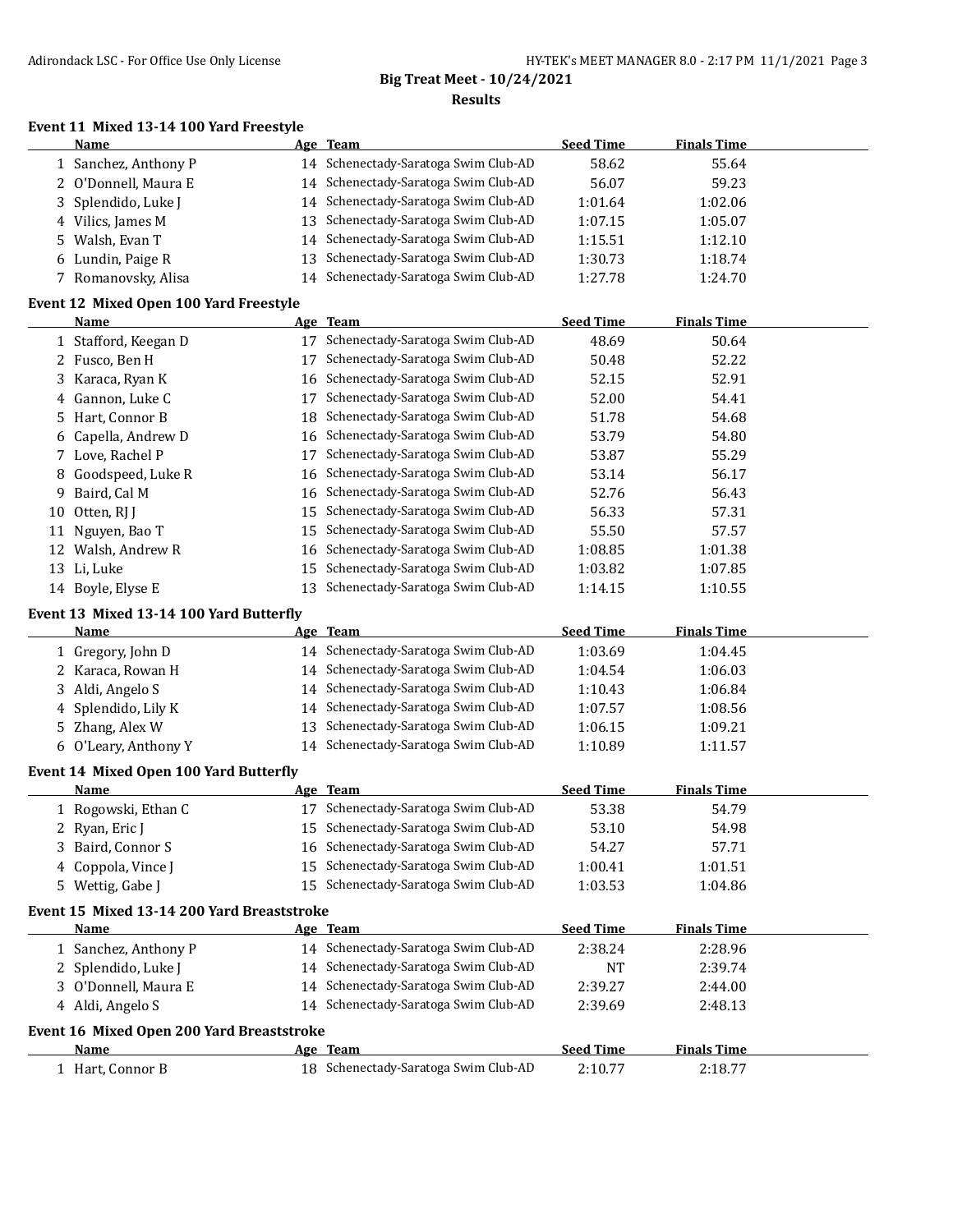$\overline{\phantom{0}}$ 

#### **Big Treat Meet - 10/24/2021 Results**

### **(Event 16 Mixed Open 200 Yard Breaststroke)**

| <b>Name</b>         | Age Team                             | <b>Seed Time</b> | <b>Finals Time</b> |  |
|---------------------|--------------------------------------|------------------|--------------------|--|
| 2 Fusco, Ben H      | 17 Schenectady-Saratoga Swim Club-AD | 2:17.07          | 2:19.89            |  |
| 3 Karaca, Ryan K    | 16 Schenectady-Saratoga Swim Club-AD | 2:23.01          | 2:23.77            |  |
| 4 Goodspeed, Luke R | 16 Schenectady-Saratoga Swim Club-AD | 2:15.76          | 2:24.78            |  |
| 5 Nguyen, Bao T     | 15 Schenectady-Saratoga Swim Club-AD | NT               | 2:39.54            |  |

### **Event 17 Mixed 13-14 200 Yard Backstroke**

| <b>Name</b>          | Age Team                             | <b>Seed Time</b> | <b>Finals Time</b> |  |
|----------------------|--------------------------------------|------------------|--------------------|--|
| 1 Gregory, John D    | 14 Schenectady-Saratoga Swim Club-AD | 2:25.95          | 2:20.61            |  |
| 2 Karaca, Rowan H    | 14 Schenectady-Saratoga Swim Club-AD | 2:16.45          | 2:27.53            |  |
| 3 O'Leary, Anthony Y | 14 Schenectady-Saratoga Swim Club-AD | NT               | 2:30.72            |  |
| 4 Vilics, James M    | 13 Schenectady-Saratoga Swim Club-AD | 2:46.52          | 2:40.71            |  |
| 5 Knill, Alexis A    | 13 Schenectady-Saratoga Swim Club-AD | 2:47.63          | 2:42.30            |  |
| 6 Boyle, Elyse E     | 13 Schenectady-Saratoga Swim Club-AD | 2:36.94          | 2:46.21            |  |
| 7 Sokolewicz, Kate N | 13 Schenectady-Saratoga Swim Club-AD | <b>NT</b>        | 2:51.75            |  |

#### **Event 18 Mixed Open 200 Yard Backstroke**

| Name                 | Age Team                                | <b>Seed Time</b> | <b>Finals Time</b> |  |
|----------------------|-----------------------------------------|------------------|--------------------|--|
| 1 Stafford, Keegan D | Schenectady-Saratoga Swim Club-AD<br>17 | 1:57.16          | 2:03.46            |  |
| 2 Love, Rachel P     | Schenectady-Saratoga Swim Club-AD<br>17 | 2:05.16          | 2:13.43            |  |
| 3 Baird, Cal M       | 16 Schenectady-Saratoga Swim Club-AD    | 2:09.61          | 2:15.50            |  |
| 4 Gannon, Luke C     | Schenectady-Saratoga Swim Club-AD       | 2:14.00          | 2:19.69            |  |
| 5 Wettig, Gabe J     | 15 Schenectady-Saratoga Swim Club-AD    | 2:16.77          | 2:20.59            |  |
| 6 Tennyson, Val L    | 15 Schenectady-Saratoga Swim Club-AD    | 2:25.44          | 2:25.79            |  |
| 7 Walsh, Andrew R    | 16 Schenectady-Saratoga Swim Club-AD    | 3:10.66          | 2:38.30            |  |
| 8 Li. Luke           | 15 Schenectady-Saratoga Swim Club-AD    | 2:58.92          | 3:04.29            |  |

#### **Event 19 Mixed Open 200 Yard Butterfly**

| Name                |    | Age Team                             | <b>Seed Time</b> | <b>Finals Time</b> |  |
|---------------------|----|--------------------------------------|------------------|--------------------|--|
| 1 Rogowski, Ethan C |    | Schenectady-Saratoga Swim Club-AD    | 1:57.95          | 2:02.73            |  |
| 2 Ryan, Eric J      |    | 15 Schenectady-Saratoga Swim Club-AD | 2:04.45          | 2:07.73            |  |
| 3 Baird, Connor S   |    | 16 Schenectady-Saratoga Swim Club-AD | 2:00.40          | 2:08.92            |  |
| 4 Capella, Andrew D |    | 16 Schenectady-Saratoga Swim Club-AD | 2:06.53          | 2:13.77            |  |
| 5 Coppola, Vince J  |    | 15 Schenectady-Saratoga Swim Club-AD | 2:20.86          | 2:28.65            |  |
| 6 Splendido, Lily K | 14 | Schenectady-Saratoga Swim Club-AD    | 2:26.34          | 2:31.31            |  |
| $-$ Otten, RI I     |    | Schenectady-Saratoga Swim Club-AD    | 2:11.10          | D <sub>0</sub>     |  |

### **Event 20 Mixed 13-14 200 Yard Freestyle Relay**

| Team                             | Relay                    | <b>Seed Time</b>          | <b>Finals Time</b>       |
|----------------------------------|--------------------------|---------------------------|--------------------------|
| 1 Schenectady-Saratoga Swim Club | А                        | NΤ                        | 1:53.76                  |
| 1) Gregory, John D M14           | 2) Splendido, Lily K W14 | 3) O'Leary, Anthony Y M14 | 4) Splendido, Luke J M14 |
| 2 Schenectady-Saratoga Swim Club |                          | NT                        | 1:55.36                  |
| 1) Aldi, Angelo S M14            | 2) Knill, Alexis A W13   | 3) Sokolewicz, Kate N W13 | 4) Vilics, James M M13   |
| 3 Schenectady-Saratoga Swim Club |                          | NT                        | 1:58.67                  |
| 1) Karaca, Rowan H M14           | 2) Walsh, Evan T M14     | 3) O'Donnell, Maura E W14 | 4) Romanovsky, Alisa W14 |
| 4 Schenectady-Saratoga Swim Club | В                        | NT                        | 1:58.68                  |
| 1) Sanchez, Anthony P M14        | 2) Lundin, Paige R W13   | 3) Boyle, Elyse E W13     | 4) Zhang, Alex W M13     |
|                                  |                          |                           |                          |

#### **Event 21 Mixed Open 200 Yard Freestyle Relay**

| Team                             | Relav                 | <b>Seed Time</b>        | <b>Finals Time</b>       |
|----------------------------------|-----------------------|-------------------------|--------------------------|
| 1 Schenectady-Saratoga Swim Club |                       | NT                      | 1:38.30                  |
| 1) Fusco, Ben H M17              | 2) Karaca, Ryan K M16 | 3) Otten, RJ J M15      | 4) Goodspeed, Luke R M16 |
| 2 Schenectady-Saratoga Swim Club |                       | NT                      | 1:40.80                  |
| 1) Stafford, Keegan D M17        | 2) Wettig, Gabe J M15 | 3) Coppola, Vince J M15 | 4) Walsh, Andrew R M16   |